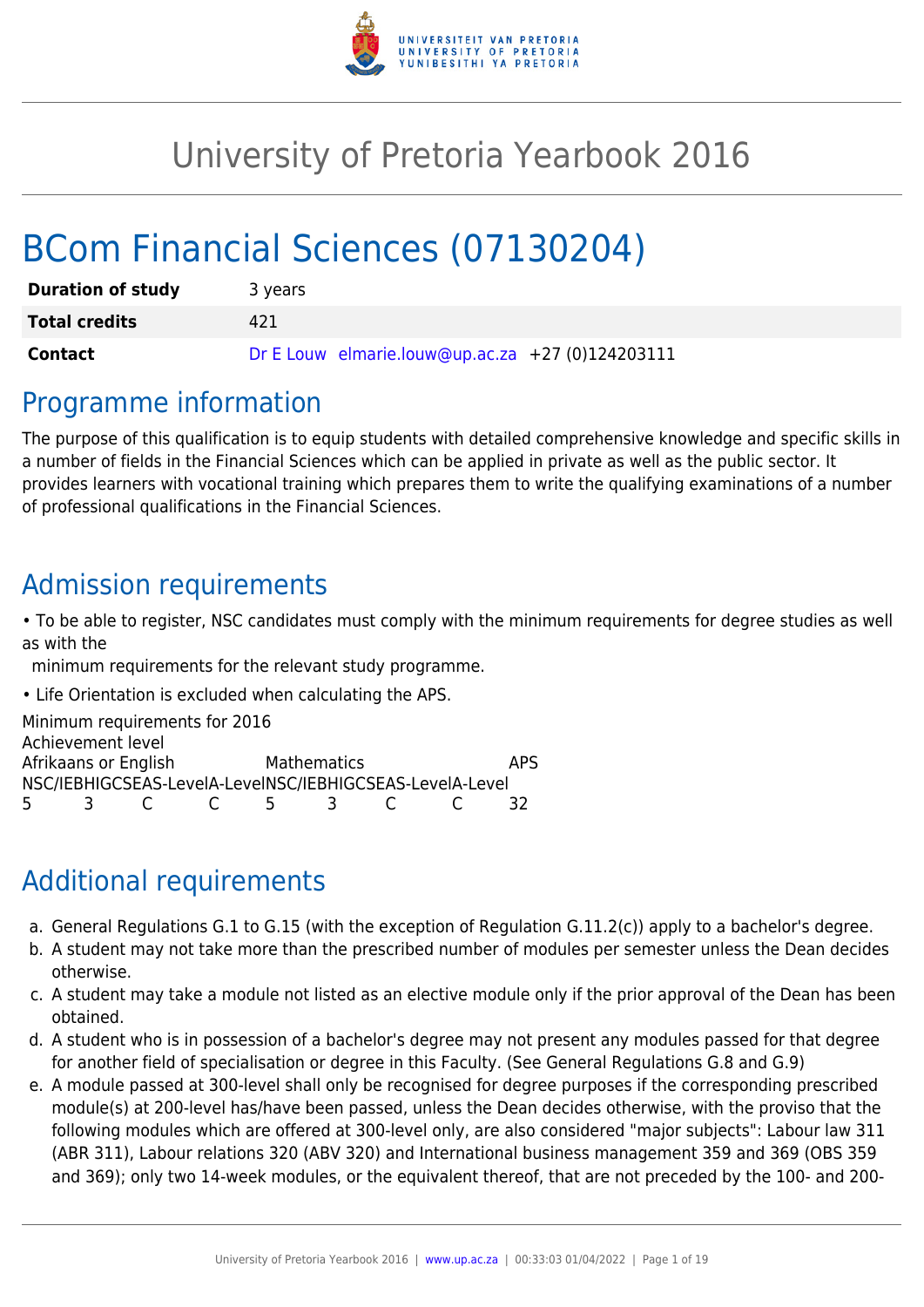

level modules, may be taken for degree purposes. In other words, at least four 14-week modules must be taken at 300-level that are preceded by the 100- and 200-level, except for modules offered on 200- and 300 level only.

- f. A module already passed may only be repeated with the approval of the Dean.
- g. A module passed may not be taken into account for more than one degree or field of specialisation.
- h. It remains the student's responsibility to ascertain, prior to registration, whether all the modules he/she intends taking can be accommodated in the class, test and examination timetables.
- i. The Faculty of Economic and Management Sciences supports an outcomes-based education system and places a high premium on the development of specific academic competences. Class attendance in all modules and for the full duration of all programmes is therefore compulsory for all students.
- j. The Dean has the right of authorisation regarding matters not provided for in the General Regulations or the Faculty Regulations.

# Other programme-specific information

#### **Note: See the alphabetical list of modules for prerequisites of all modules.**

- 1. At 300-level, any three of the following must be taken as majors: Financial accounting (FRK), Financial management (FBS), Internal auditing (IOK) or Taxation (BEL).
- 2. Financial management 210 and 220 are required to take Financial management as a major in the third year. Financial management as a major is a prerequisite to apply for admission to the BComHons (Financial Management Sciences) degree.

#### **Specialisation modules:** FBS 310, 320, FRK 311, 321, IOK 311, 321, BEL 300

#### **"Major subject"**

To be considered a "major subject" the equivalent of four 14-week modules, including two at 300-level, must be passed provided that:

- the following modules which are offered at 300-level only, are also considered "major subjects": Labour law 311 (ABR 311), Labour relations 320 (ABV 320), and International business management 359 and 369 (OBS 359 and 369);
- only two 14-week modules, or the equivalent thereof, that are not preceded by the 100- and 200-level modules, may be taken for degree purposes. In other words, at least four 14-week modules must be taken at 300-level that are preceded by the 100- and 200-level, except for modules offered on 200- and 300-level only.

## Promotion to next study year

According to General Regulation G.3 students have to comply with certain requirements as set by the Faculty Board.

- a. A student must pass at least 4 core semester or 2 core year modules to be admitted to the subsequent year of study.
- b. If a student has passed less than the required minimum of 4 core semester or 2 core year modules, he/she will not be readmitted to the Faculty of Economic and Management Sciences. Such a student may apply in writing to the Faculty's Admissions Committee to be readmitted conditionally – with the proviso that the Admissions Committee may set further conditions with regards to the student's academic progress. The Faculty's Admissions Committee may deny a student's application for readmission.
- c. If a student has been readmitted conditionally, his/her academic progress will be monitored after the first semester examinations to determine whether he/she has complied with the requirements set by the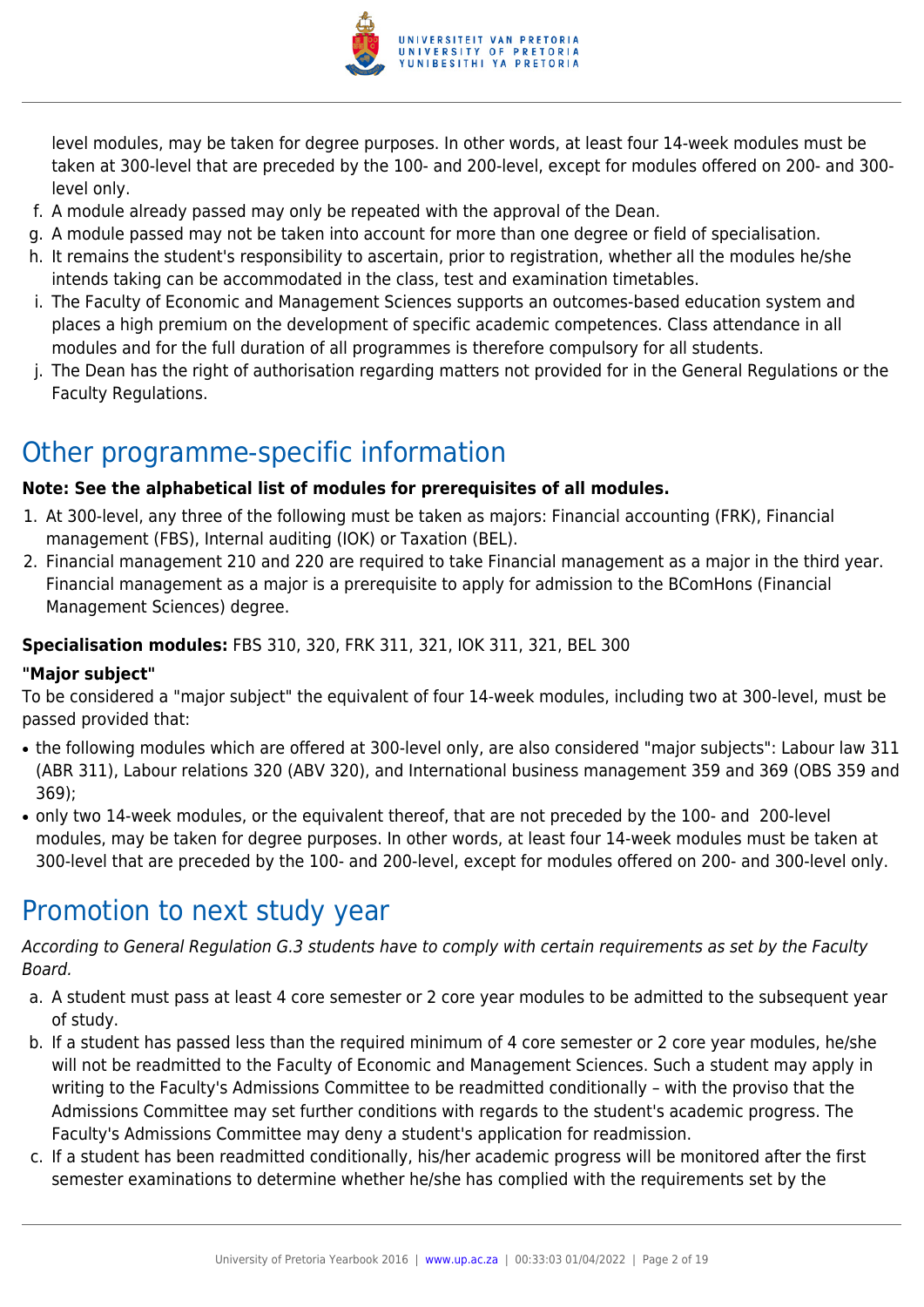

Admissions Committee. If not, his/her studies will be suspended.

- d. A student whose studies have been suspended because of his/her poor academic performance has the right to appeal against the decision of the Faculty's Admissions Committee.
- e. A student may be refused promotion to a subsequent year of study if the prescribed tuition fees are not paid.
- f. A student may be refused admission to the examination, or promotion to a subsequent year of study or promotion in a module (if applicable) if he/ she fails to fulfil the attendance requirements. Class attendance in all modules and for the full duration of all programmes is compulsory for all students.

### Pass with distinction

- a. A degree may be awarded with distinction provided the candidate meets the following criteria:
- i. Completes the degree within three years;
- ii. Obtains a Cumulative Grade Point Average CGPA) of 75%;
- iii. Repeated passed modules will not be considered. The initial pass mark of module will be used when calculating the GPA.
- b. Transferees from other faculties and from other universities who still complete their bachelor degrees (including credits transferred and recognised from the degrees they registered for originally) within three years will be considered as exceptional cases by the Dean.
- c. The GPA will be not be rounded up to a whole number.
- d. Exceptional cases will be considered by the Dean.

### General information

#### **Minimum requirements for bachelor's degrees; semester and year modules; new regulations**

- 1. Students who commenced their studies before 2015 must complete the programme in terms of the curriculum of the year in which they commenced their studies, or in terms of the curriculum of the year in which they switched to their current field of specialisation. Students who prefer to do so may, however, apply to change over to the latest curriculum, but then they should comply with all the requirements thereof and they may not revert to the regulations of an earlier year.
- 2. Students who are registering for a degree programme for the first time in 2015 must take the modules indicated under the particular field of specialisation.

**Please note**: Only two 14-week modules, or the equivalent thereof, that are not preceded by the 100- and 200 level modules, may be taken for degree purposes. In other words, at least four 14-week modules must be taken at 300-level that are preceded by the 100- and 200-level, except for modules offered on 200- and 300-level only. It is thus the responsibility of students to ensure before registration, that their curricula comply with all the requirements of the applicable regulations.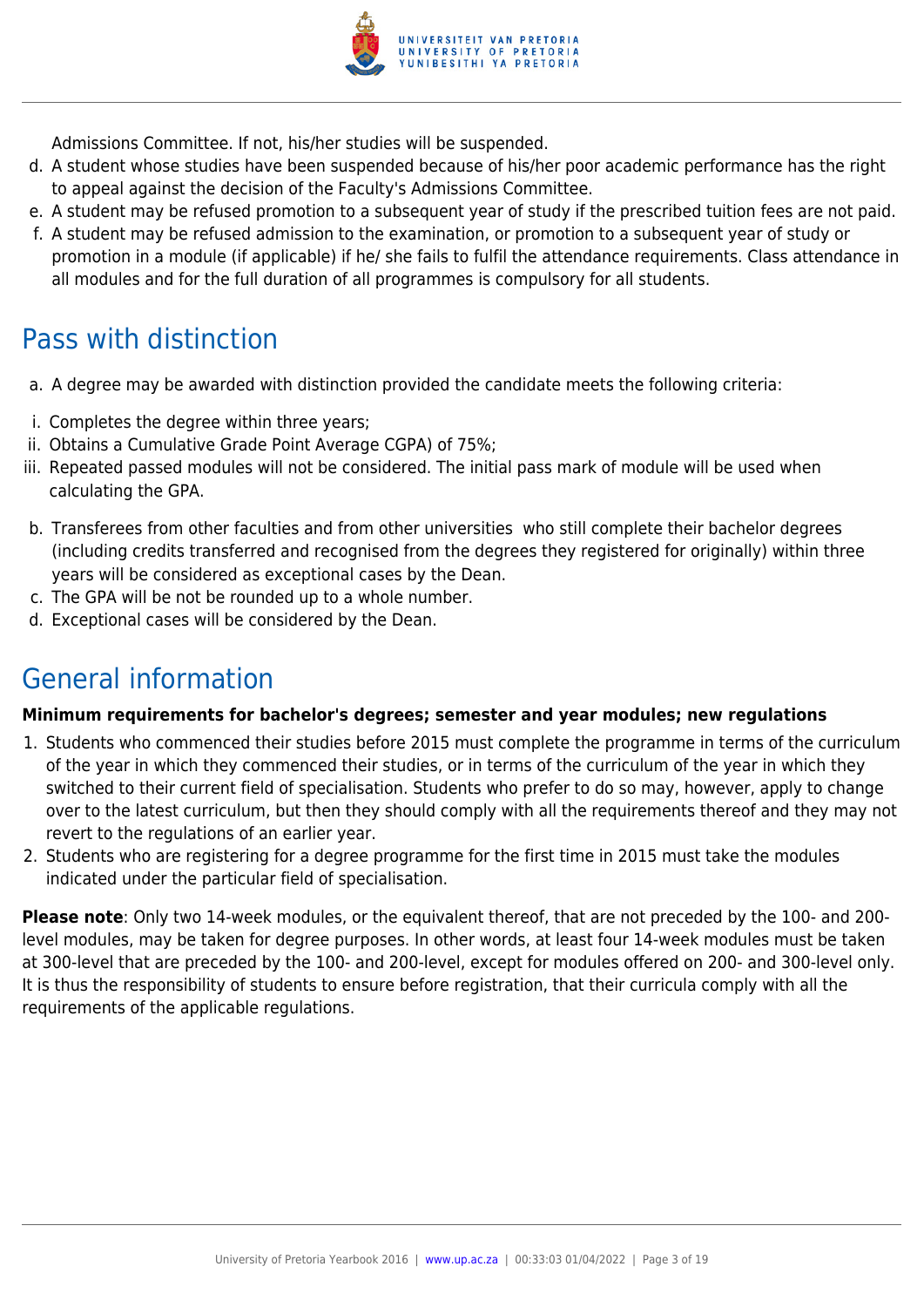

## Curriculum: Year 1

**Minimum credits: 130**

### **Fundamental modules**

#### **Academic information management 101 (AIM 101)**

| <b>Module credits</b>         | 6.00                                                                                                                                                                                                                                                                                                                                                     |
|-------------------------------|----------------------------------------------------------------------------------------------------------------------------------------------------------------------------------------------------------------------------------------------------------------------------------------------------------------------------------------------------------|
| Service modules               | Faculty of Engineering, Built Environment and Information Technology<br><b>Faculty of Education</b><br>Faculty of Economic and Management Sciences<br><b>Faculty of Humanities</b><br>Faculty of Law<br><b>Faculty of Health Sciences</b><br>Faculty of Natural and Agricultural Sciences<br>Faculty of Theology<br><b>Faculty of Veterinary Science</b> |
| <b>Prerequisites</b>          | No prerequisites.                                                                                                                                                                                                                                                                                                                                        |
| <b>Contact time</b>           | 2 lectures per week                                                                                                                                                                                                                                                                                                                                      |
| Language of tuition           | Both Afr and Eng                                                                                                                                                                                                                                                                                                                                         |
| <b>Academic organisation</b>  | <b>Information Science</b>                                                                                                                                                                                                                                                                                                                               |
| <b>Period of presentation</b> | Semester 1                                                                                                                                                                                                                                                                                                                                               |

#### **Module content**

Find, evaluate, process, manage and present information resources for academic purposes using appropriate technology. Apply effective search strategies in different technological environments. Demonstrate the ethical and fair use of information resources. Integrate 21st-century communications into the management of academic information.

#### **Academic literacy for Economic and Management Sciences 124 (ALL 124)**

| <b>Module credits</b>         | 6.00                                               |
|-------------------------------|----------------------------------------------------|
| <b>Service modules</b>        | <b>Faculty of Economic and Management Sciences</b> |
| <b>Prerequisites</b>          | No prerequisites.                                  |
| <b>Contact time</b>           | 2 lectures per week                                |
| <b>Language of tuition</b>    | English                                            |
| <b>Academic organisation</b>  | Unit for Academic Literacy                         |
| <b>Period of presentation</b> | Semester 1 and Semester 2                          |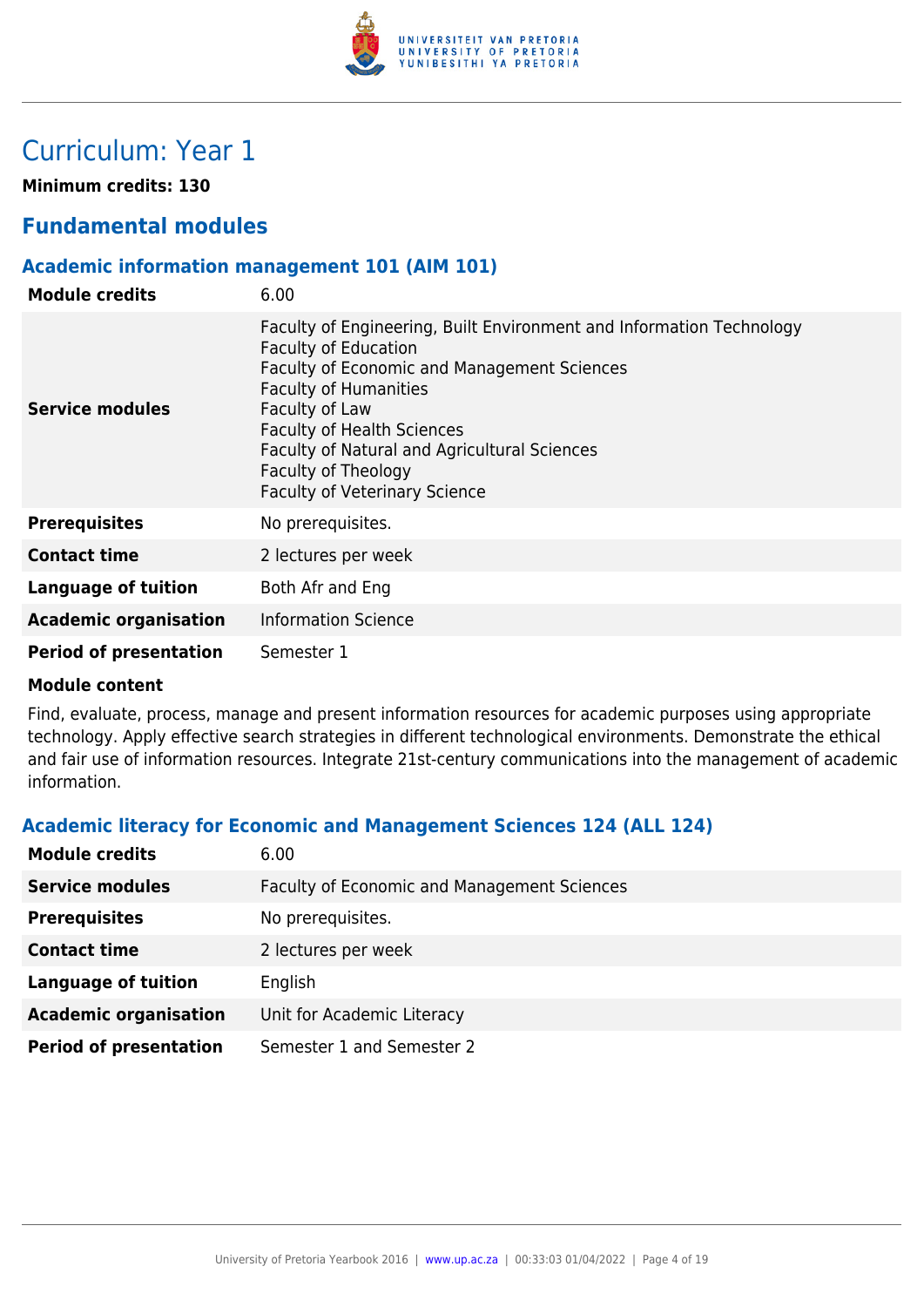

This module intends to equip students with the competence in reading and writing required in the four high impact modules: Business Management, Financial Accounting, Statistics and Economics. Students will also be equipped to interpret and draw figures and graphs and to do computations and manage relevant formulas. During Semester 1 students engage with the online computer program MyFoundationsLab individually in a flexible learning environment, and during Semester 2 they attend the scheduled contact sessions and do the coursework. This module is offered by the Faculty of Humanities.

#### **Academic orientation 107 (UPO 107)**

| <b>Module credits</b>         | 0.00                     |
|-------------------------------|--------------------------|
| Language of tuition           | Double Medium            |
| <b>Academic organisation</b>  | <b>EMS Dean's Office</b> |
| <b>Period of presentation</b> | Year                     |

#### **Core modules**

#### **Economics 110 (EKN 110)**

| <b>Module credits</b>         | 10.00                                                                                                                                                                                      |
|-------------------------------|--------------------------------------------------------------------------------------------------------------------------------------------------------------------------------------------|
| <b>Service modules</b>        | Faculty of Engineering, Built Environment and Information Technology<br><b>Faculty of Education</b><br><b>Faculty of Humanities</b><br><b>Faculty of Natural and Agricultural Sciences</b> |
| <b>Prerequisites</b>          | No prerequisites.                                                                                                                                                                          |
| <b>Contact time</b>           | 2 lectures per week, 1 discussion class per week                                                                                                                                           |
| Language of tuition           | Both Afr and Eng                                                                                                                                                                           |
| <b>Academic organisation</b>  | Economics                                                                                                                                                                                  |
| <b>Period of presentation</b> | Semester 1                                                                                                                                                                                 |

#### **Module content**

This module deals with the core principles of economics. A distinction between macroeconomics and microeconomics is made. A discussion of the market system and circular flow of goods, services and money is followed by a section dealing with microeconomic principles, including demand and supply analysis, consumer behaviour and utility maximisation, production and the costs thereof, and the different market models and firm behaviour. Labour market institutions and issues, wage determination, as well as income inequality and poverty are also addressed. A section of money, banking, interest rates and monetary policy concludes the course.

#### **Economics 120 (EKN 120)**

```
Module credits 10.00
```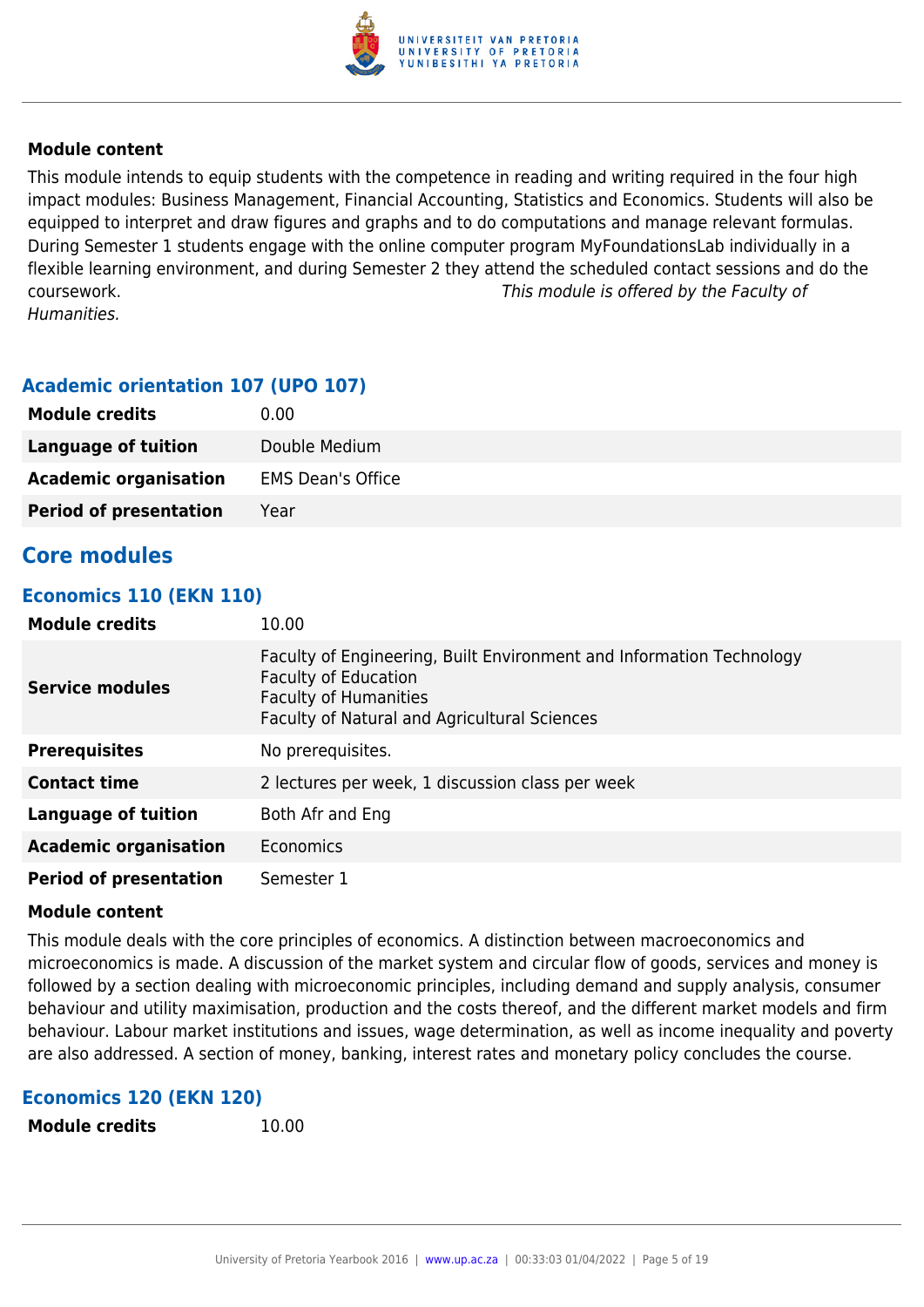

| <b>Service modules</b>        | Faculty of Engineering, Built Environment and Information Technology<br><b>Faculty of Education</b><br><b>Faculty of Humanities</b><br>Faculty of Natural and Agricultural Sciences |
|-------------------------------|-------------------------------------------------------------------------------------------------------------------------------------------------------------------------------------|
| <b>Prerequisites</b>          | EKN 110 GS or EKN 113 GS and at least 4 (50-59%) in Mathematics in the Grade<br>12 examination or 60% in STK 113 and concurrently registered for STK 123                            |
| <b>Contact time</b>           | 2 lectures per week, 1 discussion class per week                                                                                                                                    |
| <b>Language of tuition</b>    | Both Afr and Eng                                                                                                                                                                    |
| <b>Academic organisation</b>  | <b>Economics</b>                                                                                                                                                                    |
| <b>Period of presentation</b> | Semester 2                                                                                                                                                                          |

This module deals with the core principles of economics, especially macroeconomic measurement the private and public sectors of the South African economy receive attention, while basic macroeconomic relationships and the measurement of domestic output and national income are discussed. Aggregate demand and supply analysis stands core to this course which is also used to introduce students to the analysis of economic growth, unemployment and inflation. The microeconomics of government is addressed in a separate section, followed by a section on international economics, focusing on international trade, exchange rates and the balance of payments. The economics of developing countries and South Africa in the global economy conclude the course.

#### **Financial accounting 111 (FRK 111)**

| <b>Module credits</b>         | 10.00                                                                                                                                                                 |
|-------------------------------|-----------------------------------------------------------------------------------------------------------------------------------------------------------------------|
| <b>Service modules</b>        | Faculty of Engineering, Built Environment and Information Technology<br><b>Faculty of Education</b><br>Faculty of Law<br>Faculty of Natural and Agricultural Sciences |
| <b>Prerequisites</b>          | No prerequisites.                                                                                                                                                     |
| <b>Contact time</b>           | 4 lectures per week                                                                                                                                                   |
| <b>Language of tuition</b>    | Both Afr and Eng                                                                                                                                                      |
| <b>Academic organisation</b>  | Accounting                                                                                                                                                            |
| <b>Period of presentation</b> | Semester 1                                                                                                                                                            |

#### **Module content**

The nature and function of accounting; the development of accounting; financial position; financial result; the recording process; processing of accounting data; treatment of VAT; elementary income statement and balance sheet; flow of documents; accounting systems; introduction to internal control and internal control measures; bank reconciliations; control accounts; adjustments; financial statements of a sole proprietorship; the accounting framework.

#### **Financial accounting 121 (FRK 121)**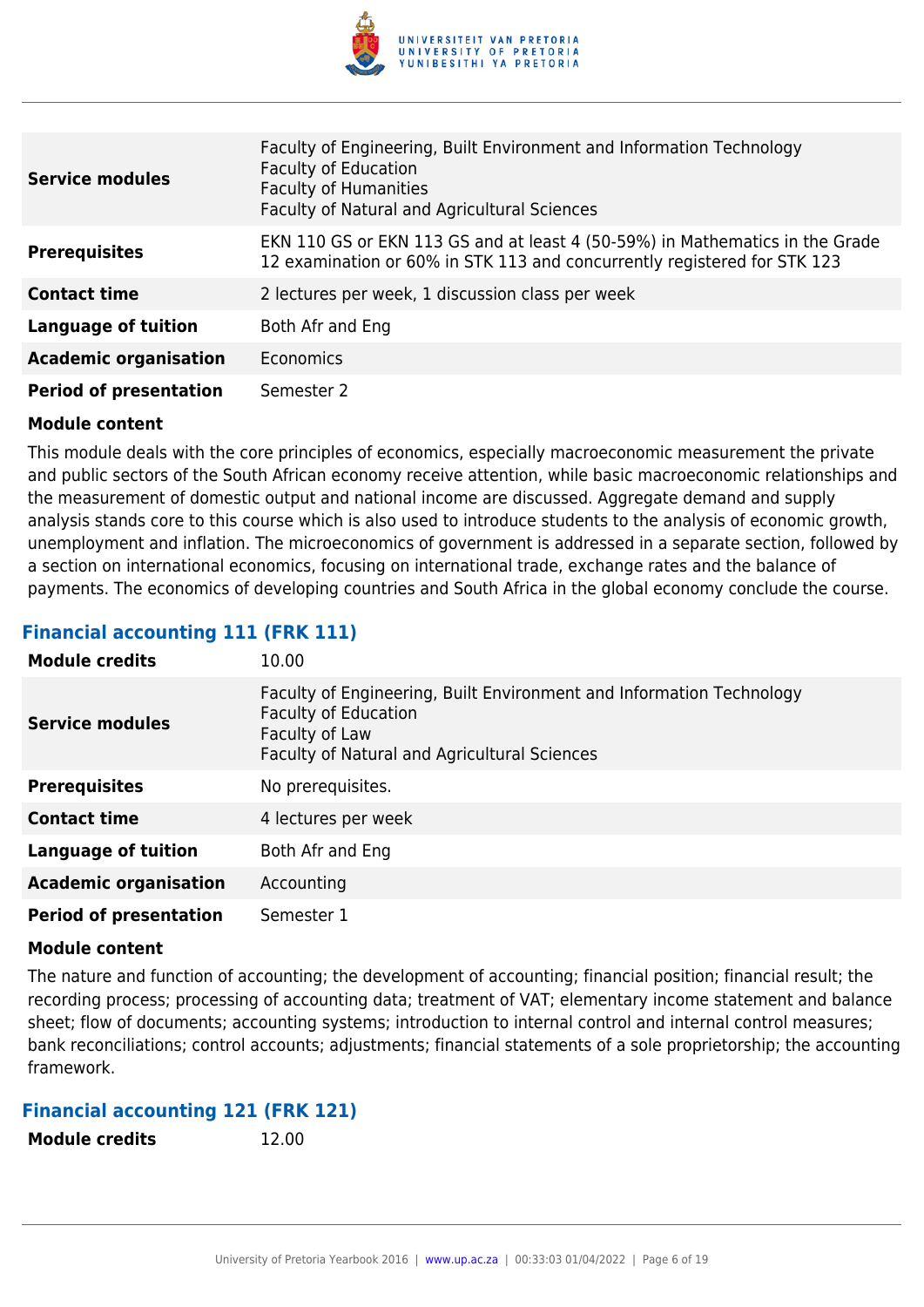

| <b>Service modules</b>        | Faculty of Engineering, Built Environment and Information Technology<br><b>Faculty of Education</b><br>Faculty of Natural and Agricultural Sciences |
|-------------------------------|-----------------------------------------------------------------------------------------------------------------------------------------------------|
| <b>Prerequisites</b>          | <b>FRK 111 GS</b>                                                                                                                                   |
| <b>Contact time</b>           | 4 lectures per week                                                                                                                                 |
| <b>Language of tuition</b>    | Both Afr and Eng                                                                                                                                    |
| <b>Academic organisation</b>  | Accounting                                                                                                                                          |
| <b>Period of presentation</b> | Semester 2                                                                                                                                          |

Property, plant and equipment; intangible assets; inventories; liabilities; presentation of financial statements; enterprises without profit motive; partnerships; companies; close corporations; cash flow statements; analysis and interpretation of financial statements.

#### **Informatics 112 (INF 112)**

| <b>Module credits</b>         | 10.00                                                                                                                                                                          |
|-------------------------------|--------------------------------------------------------------------------------------------------------------------------------------------------------------------------------|
| <b>Service modules</b>        | Faculty of Engineering, Built Environment and Information Technology<br><b>Faculty of Education</b><br>Faculty of Natural and Agricultural Sciences                            |
| <b>Prerequisites</b>          | Refer to Regulation 1.2(e): A candidate must have passed Mathematics with at<br>least 4 (50-59%) in the Grade 12 examination; or STK 113 60%, STK 123 60% or<br><b>STK 110</b> |
| <b>Contact time</b>           | 2 lectures per week                                                                                                                                                            |
| Language of tuition           | Both Afr and Eng                                                                                                                                                               |
| <b>Academic organisation</b>  | <b>Informatics</b>                                                                                                                                                             |
| <b>Period of presentation</b> | Semester 1                                                                                                                                                                     |

#### **Module content**

Introduction to information systems, information systems in organisations, hardware: input, processing, output, software: systems and application software, organisation of data and information, telecommunications and networks, the Internet and Intranet. Transaction processing systems, management information systems, decision support systems, information systems in business and society, systems analysis, systems design, implementation, maintenance and revision.

#### **Business management 114 (OBS 114)**

| <b>Module credits</b>  | 10.00                                                                                                                                                                               |
|------------------------|-------------------------------------------------------------------------------------------------------------------------------------------------------------------------------------|
| <b>Service modules</b> | Faculty of Engineering, Built Environment and Information Technology<br><b>Faculty of Education</b><br><b>Faculty of Humanities</b><br>Faculty of Natural and Agricultural Sciences |
| <b>Prerequisites</b>   | May not be included in the same curriculum as OBS 155                                                                                                                               |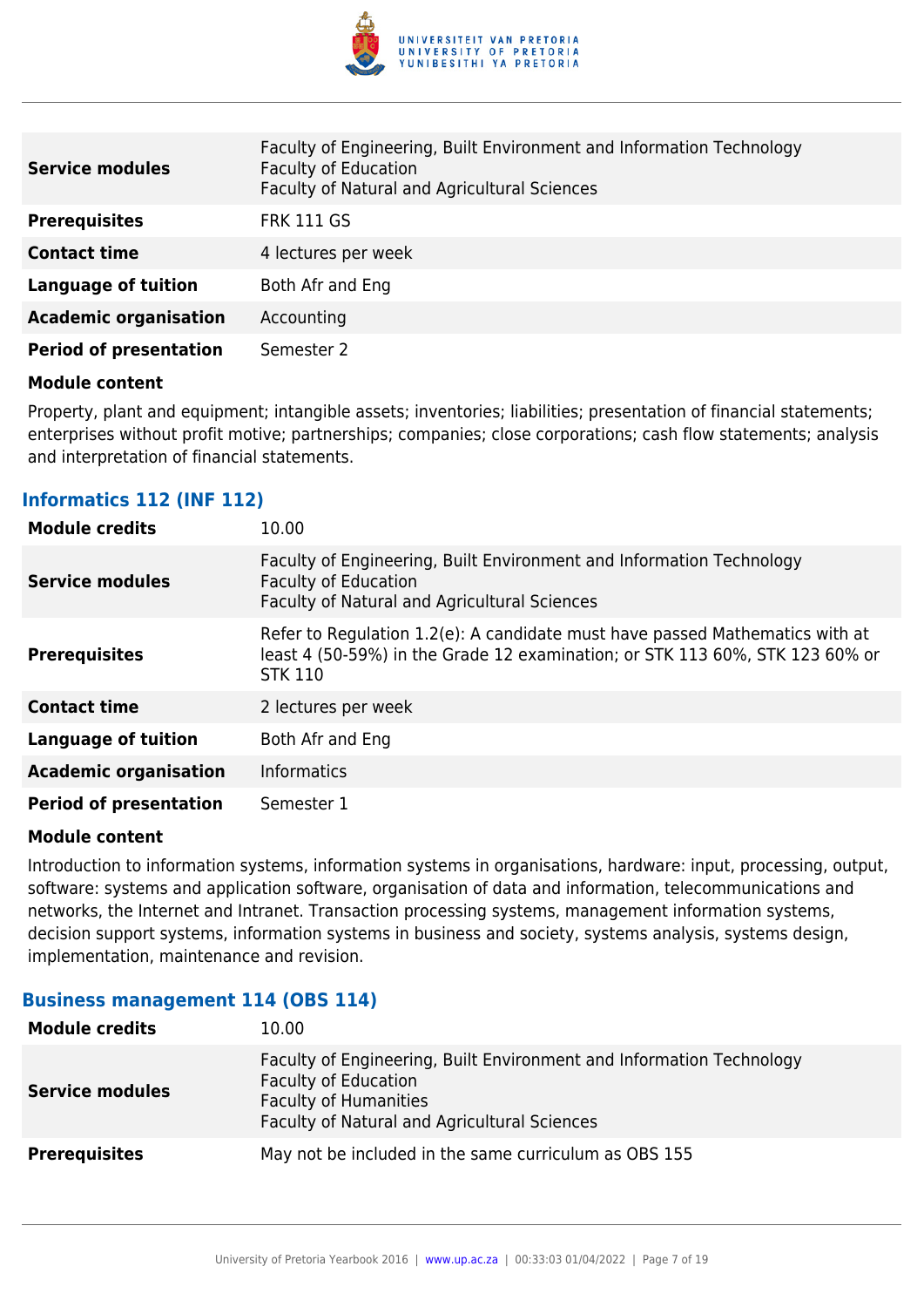

| <b>Contact time</b>           | 3 lectures per week        |
|-------------------------------|----------------------------|
| <b>Language of tuition</b>    | Both Afr and Eng           |
| <b>Academic organisation</b>  | <b>Business Management</b> |
| <b>Period of presentation</b> | Semester 1                 |

Introduction to business management as a science; the environment in which the enterprise operates; the field of business, the mission and goals of an enterprise; management and entrepreneurship. The choice of a form of enterprise; the choice of products and/or services; profit and cost planning for different sizes of operating units; the choice of location; the nature of production processes and the layout of the plant or operating unit. Introduction to and overview of general management, especially regarding the five management tasks: strategic management; contemporary developments and management issues; financial management; marketing and public relations. Introduction to and overview of the value chain model; management of the input; management of the purchasing function; management of the transformation process with specific reference to production and operations management; human resources management and information management; corporate governance and black economic empowerment (BEE).

#### **Business management 124 (OBS 124)**

| <b>Module credits</b>         | 10.00                                                                                                                                                                               |
|-------------------------------|-------------------------------------------------------------------------------------------------------------------------------------------------------------------------------------|
| <b>Service modules</b>        | Faculty of Engineering, Built Environment and Information Technology<br><b>Faculty of Education</b><br><b>Faculty of Humanities</b><br>Faculty of Natural and Agricultural Sciences |
| <b>Prerequisites</b>          | Admission to the examination in OBS 114                                                                                                                                             |
| <b>Contact time</b>           | 3 lectures per week                                                                                                                                                                 |
| <b>Language of tuition</b>    | Both Afr and Eng                                                                                                                                                                    |
| <b>Academic organisation</b>  | <b>Business Management</b>                                                                                                                                                          |
| <b>Period of presentation</b> | Semester 2                                                                                                                                                                          |

#### **Module content**

Responsible leadership and the role of a business in society. The nature and development of entrepreneurship; the individual entrepreneur and characteristics of South African entrepreneurs. Looking at the window of opportunity. Getting started (business start up). Exploring different routes to entrepreneurship: entering a family business, buying a franchise, home-based business and the business buyout. This semester also covers how entrepreneurs can network and find support in their environments. Case studies of successful entrepreneurs also South African entrepreneurs - are studied.

#### **Statistics 110 (STK 110)**

| <b>Module credits</b>  | 13.00                                                                                                                                                                        |
|------------------------|------------------------------------------------------------------------------------------------------------------------------------------------------------------------------|
| <b>Service modules</b> | Faculty of Engineering, Built Environment and Information Technology<br><b>Faculty of Education</b><br>Faculty of Humanities<br>Faculty of Natural and Agricultural Sciences |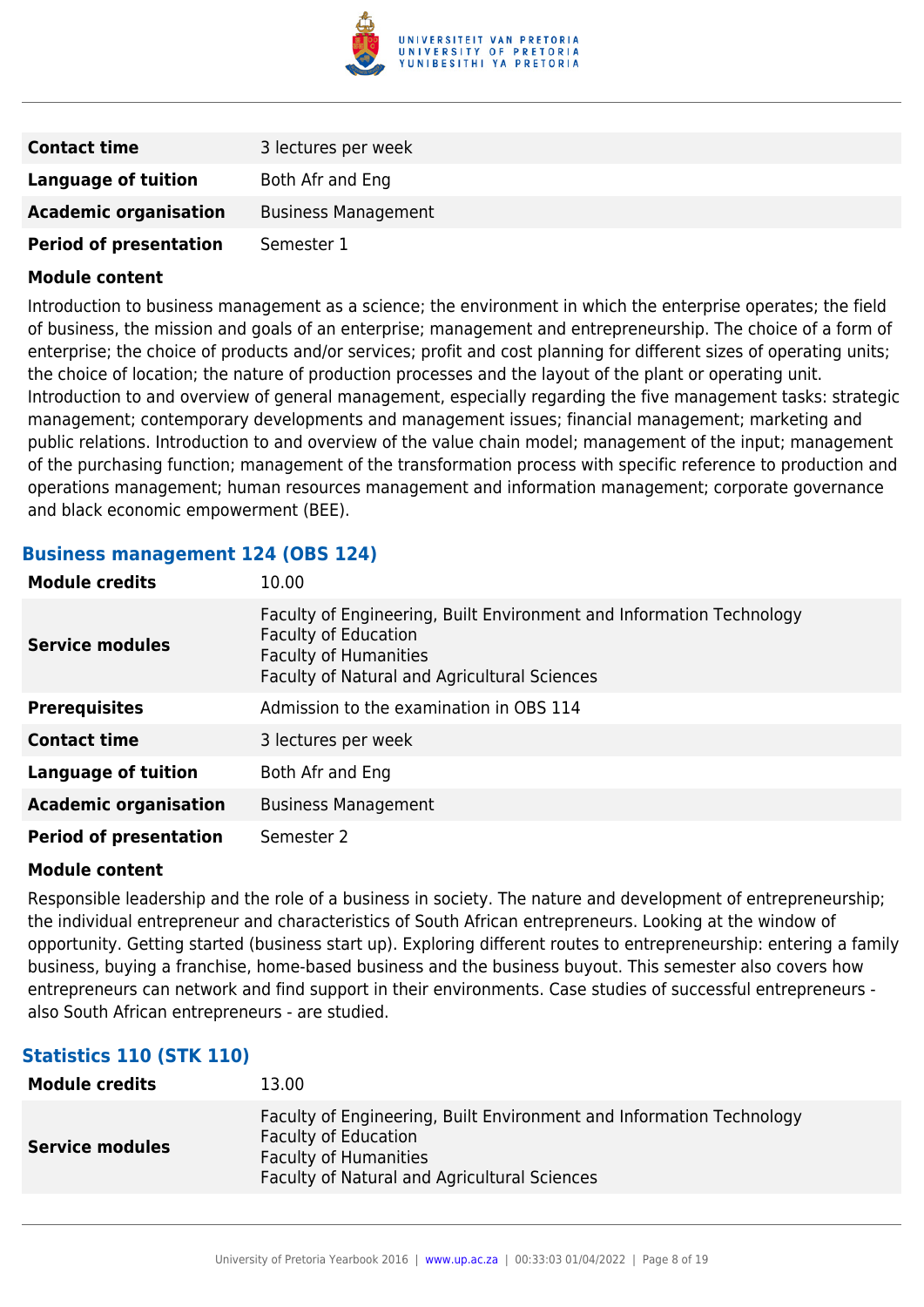

| <b>Prerequisites</b>          | At least 5 (60-69%) in Mathematics in the Grade 12 examination. Candidates who<br>do not qualify for STK 110 must register for STK 113 and STK 123 |
|-------------------------------|----------------------------------------------------------------------------------------------------------------------------------------------------|
| <b>Contact time</b>           | 1 tutorial per week, 1 practical per week, 3 lectures per week                                                                                     |
| Language of tuition           | Both Afr and Eng                                                                                                                                   |
| <b>Academic organisation</b>  | <b>Statistics</b>                                                                                                                                  |
| <b>Period of presentation</b> | Semester 1                                                                                                                                         |
|                               |                                                                                                                                                    |

Descriptive statistics:

Sampling and the collection of data; frequency distributions and graphical representations. Descriptive measures of location and dispersion.

Probability and inference:

Introductory probability theory and theoretical distributions. Sampling distributions. Estimation theory and hypothesis testing of sampling averages and proportions (one and two-sample cases). Identification, use, evaluation and interpretation of statistical computer packages and statistical techniques.

#### **Statistics 120 (STK 120)**

| <b>Module credits</b>         | 13.00                                                                                                                                                                               |
|-------------------------------|-------------------------------------------------------------------------------------------------------------------------------------------------------------------------------------|
| <b>Service modules</b>        | Faculty of Engineering, Built Environment and Information Technology<br><b>Faculty of Education</b><br><b>Faculty of Humanities</b><br>Faculty of Natural and Agricultural Sciences |
| <b>Prerequisites</b>          | STK 110 GS or both STK 113 GS and STK 123 GS or both WST 133 and WST 143 or<br>STK 133 and STK 143 or STK 133 and STK 143                                                           |
| <b>Contact time</b>           | 1 practical per week, 3 lectures per week, 1 tutorial per week                                                                                                                      |
| <b>Language of tuition</b>    | Both Afr and Eng                                                                                                                                                                    |
| <b>Academic organisation</b>  | <b>Statistics</b>                                                                                                                                                                   |
| <b>Period of presentation</b> | Semester 2                                                                                                                                                                          |

#### **Module content**

Multivariate statistics:

Analysis of variance, categorical data analysis, distribution-free methods, curve fitting, regression and correlation, the analysis of time series and indices.

Statistical and economic applications of quantitative techniques:

Systems of linear equations: drafting, matrices, solving and application. Optimisation; linear functions (two and more independent variables), non-linear functions (one and two independent variables). Marginal and total functions. Stochastic and deterministic variables in statistical and economic context: producers' and consumers' surplus, distribution functions, probability distributions, probability density functions. Identification, use, evaluation, interpretation of statistical computer packages and statistical techniques. This module is also presented as an anti-semester bilingual module.

#### **Informatics 171 (INF 171)**

**Module credits** 20.00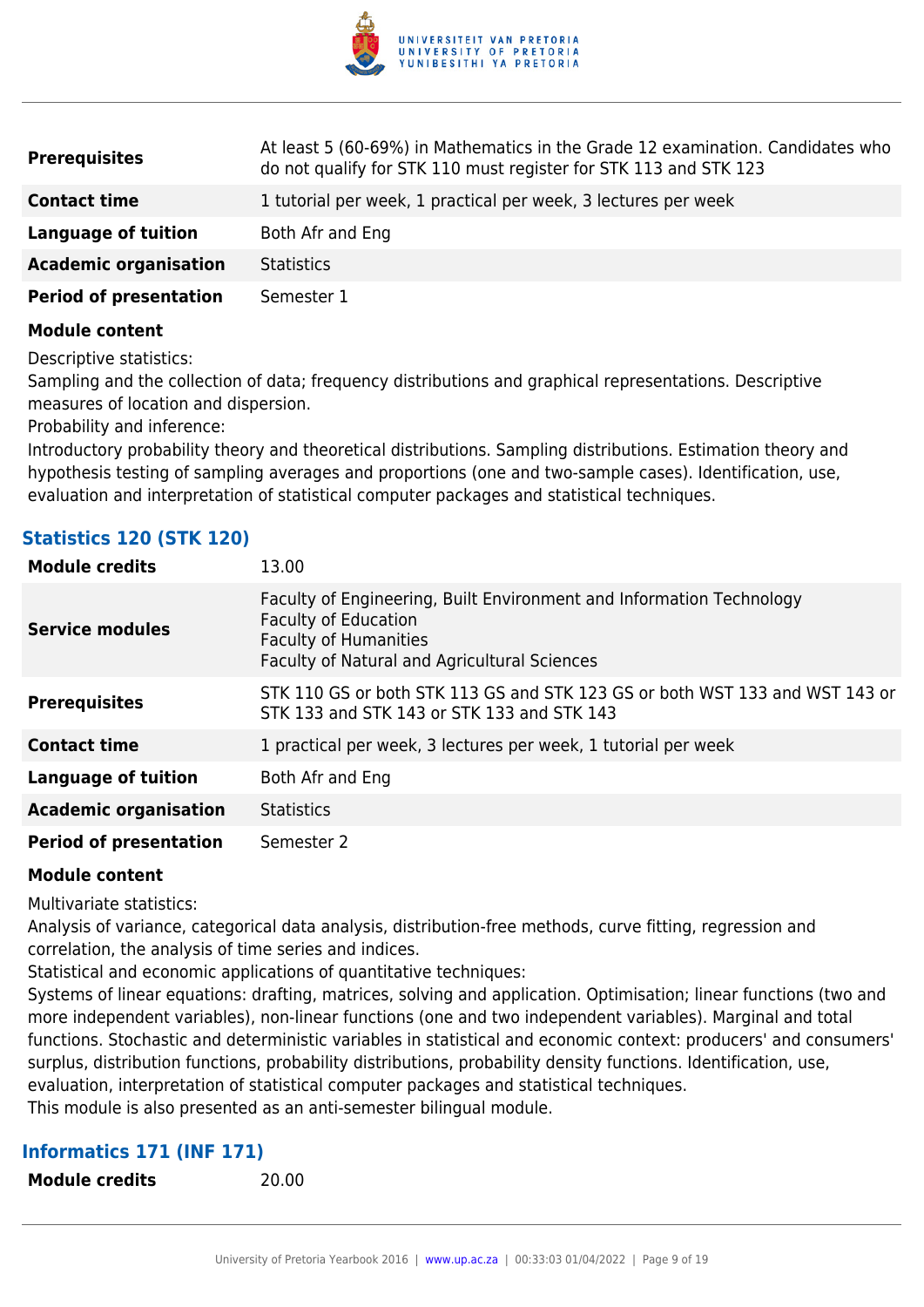

| <b>Service modules</b>        | Faculty of Engineering, Built Environment and Information Technology<br><b>Faculty of Education</b><br>Faculty of Natural and Agricultural Sciences |
|-------------------------------|-----------------------------------------------------------------------------------------------------------------------------------------------------|
| <b>Prerequisites</b>          | Regulation 1.2: A candidate must have passed Mathematics with at least 4 (50-<br>59%) in the Grade 12 examination                                   |
| <b>Contact time</b>           | 2 lectures per week                                                                                                                                 |
| <b>Language of tuition</b>    | Both Afr and Eng                                                                                                                                    |
| <b>Academic organisation</b>  | <b>Informatics</b>                                                                                                                                  |
| <b>Period of presentation</b> | Year                                                                                                                                                |

General systems theory, creative problem solving, soft systems methodology. The systems analyst, systems development building blocks, systems development, systems analysis methods, process modelling.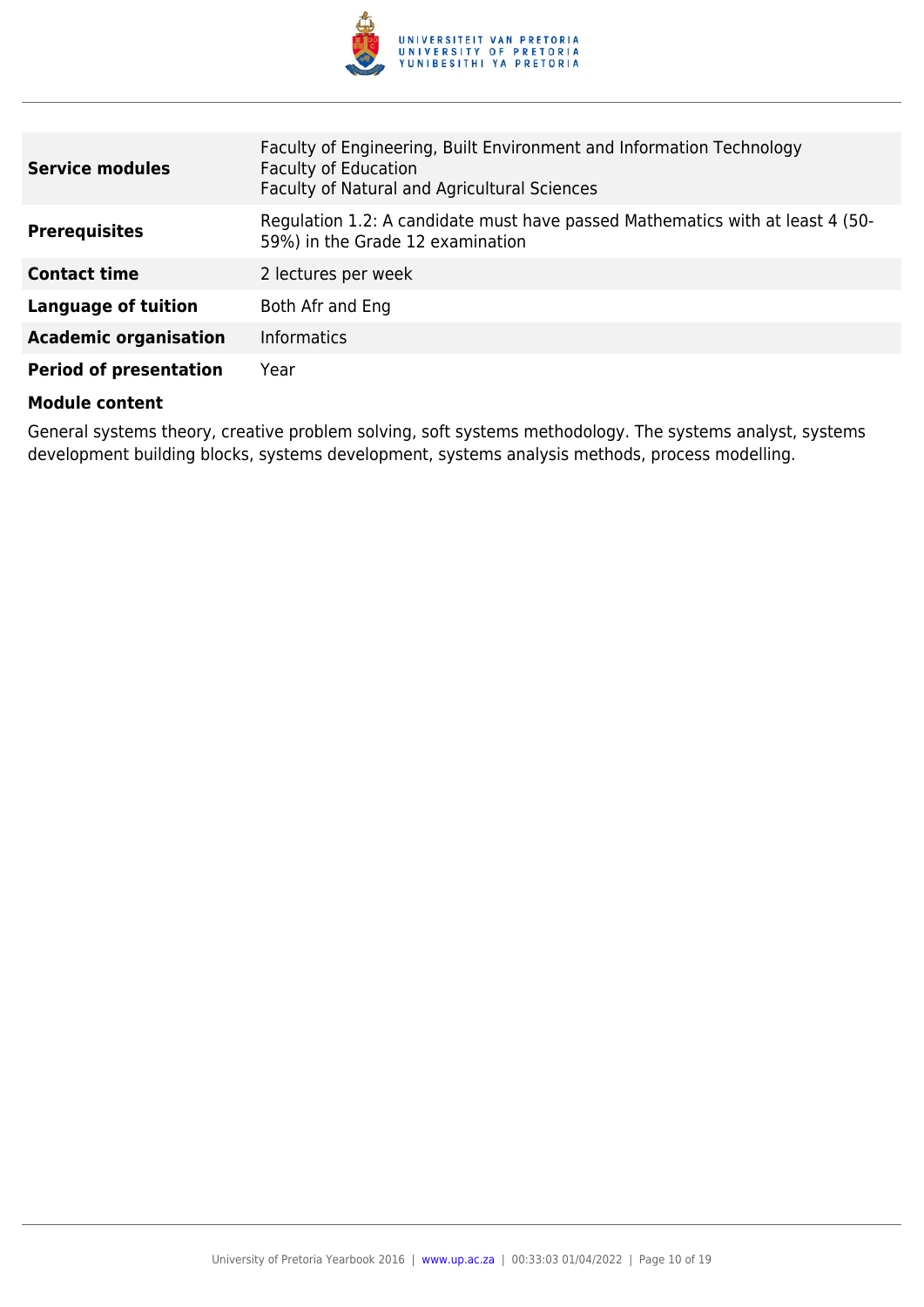

### Curriculum: Year 2

**Minimum credits: 181**

### **Fundamental modules**

#### **Introduction to moral and political philosophy 251 (FIL 251)**

| <b>Module credits</b>         | 10.00                                                                                                               |
|-------------------------------|---------------------------------------------------------------------------------------------------------------------|
| <b>Service modules</b>        | Faculty of Engineering, Built Environment and Information Technology<br>Faculty of Economic and Management Sciences |
| <b>Prerequisites</b>          | No prerequisites.                                                                                                   |
| <b>Contact time</b>           | 2 lectures per week                                                                                                 |
| <b>Language of tuition</b>    | Double Medium                                                                                                       |
| <b>Academic organisation</b>  | Philosophy                                                                                                          |
| <b>Period of presentation</b> | Quarter 2, 3 and 4                                                                                                  |

#### **Module content**

In this module students are equipped with an understanding of the moral issues influencing human agency in economic and political contexts. In particular philosophy equips students with analytical reasoning skills necessary to understand and solve complex moral problems related to economic and political decision making. We demonstrate to students how the biggest questions concerning the socio-economic aspects of our lives can be broken down and illuminated through reasoned debate. Examples of themes which may be covered in the module include justice and the common good, a moral consideration of the nature and role of economic markets on society, issues concerning justice and equality, and dilemmas of loyalty. The works of philosophers covered may for instance include that of Aristotle, Locke, Bentham, Mill, Kant, Rawls, Friedman, Nozick, Bernstein, Dworkin, Sandel, Walzer, and MacIntyre.

### **Core modules**

#### **Taxation 200 (BEL 200)**

| <b>Module credits</b>         | 32.00                                                                                                                                                                                                                   |
|-------------------------------|-------------------------------------------------------------------------------------------------------------------------------------------------------------------------------------------------------------------------|
| <b>Service modules</b>        | Faculty of Engineering, Built Environment and Information Technology                                                                                                                                                    |
| <b>Prerequisites</b>          | FRK 111 and FRK 121 or FRK 100 or FRK 101. Only available to BCom (Option<br>Taxation, Accounting Sciences, Financial Management Sciences, Financial<br>Sciences, Informatics, Investment Management and Law) students. |
| <b>Contact time</b>           | 1 practical per week, 3 lectures per week                                                                                                                                                                               |
| <b>Language of tuition</b>    | Both Afr and Eng                                                                                                                                                                                                        |
| <b>Academic organisation</b>  | Taxation                                                                                                                                                                                                                |
| <b>Period of presentation</b> | Year                                                                                                                                                                                                                    |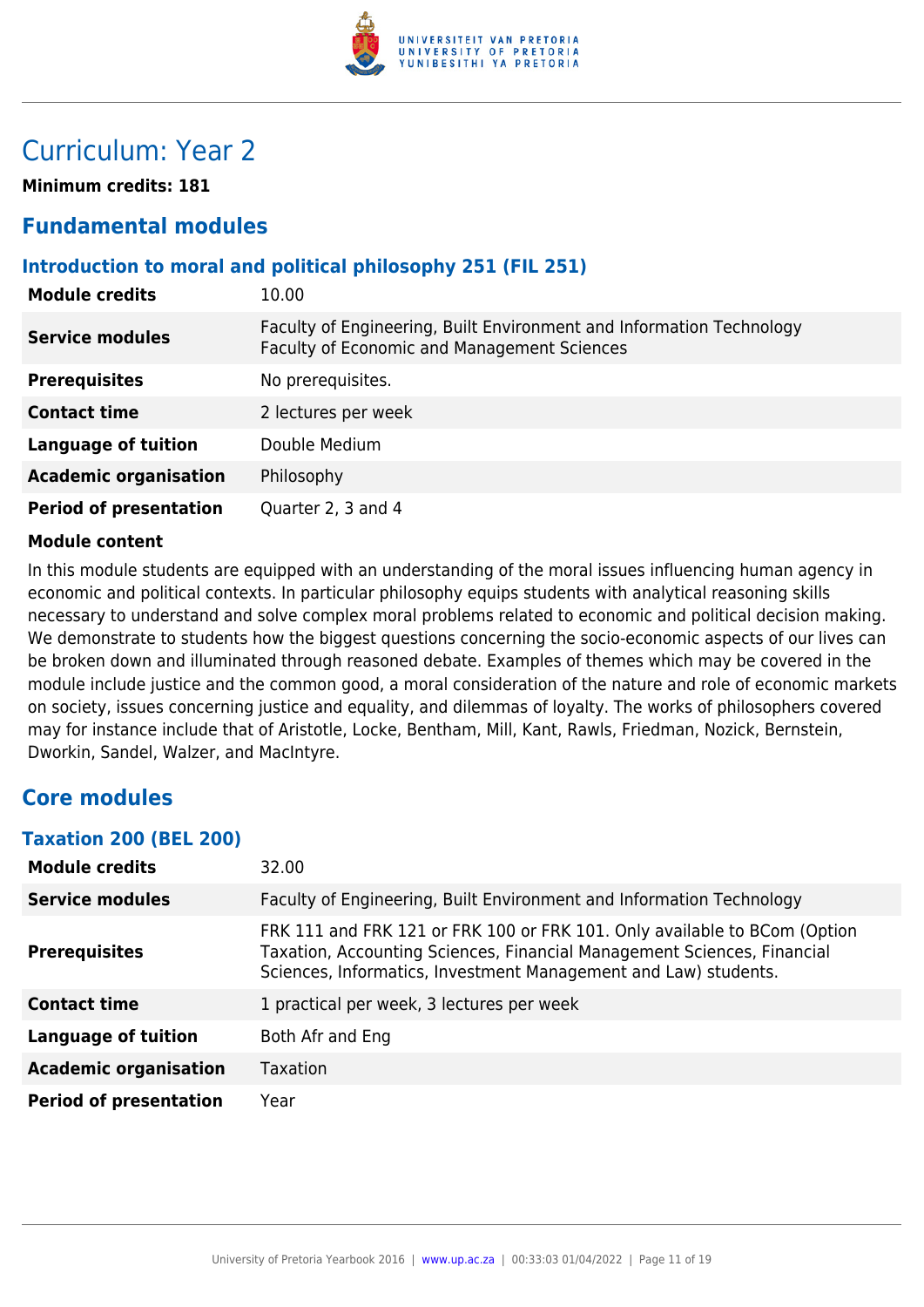

Introduction to income tax in respect of companies and individuals

In this module an introduction to the administration of deceased and insolvent estates is provided. Specific emphasis is placed on the preparation of the executor's account for deceased estates as well as the trustee's account for insolvent estates. The calculation of estate duty is also dealt with in detail. Introduction to taxation, objection and appeal, gross income, source of income, gross income (special inclusions), exempt income, general deduction formula, assessed losses, special deductions for companies, special deductions for individuals, capital allowances.

#### **Business law 210 (BER 210)**

| <b>Module credits</b>         | 16.00                                                                                                                                                               |
|-------------------------------|---------------------------------------------------------------------------------------------------------------------------------------------------------------------|
| <b>Service modules</b>        | Faculty of Engineering, Built Environment and Information Technology<br>Faculty of Economic and Management Sciences<br>Faculty of Natural and Agricultural Sciences |
| <b>Prerequisites</b>          | No prerequisites.                                                                                                                                                   |
| <b>Contact time</b>           | 2 lectures per week, 1 discussion class per week                                                                                                                    |
| <b>Language of tuition</b>    | Both Afr and Eng                                                                                                                                                    |
| <b>Academic organisation</b>  | Mercantile Law                                                                                                                                                      |
| <b>Period of presentation</b> | Semester 1                                                                                                                                                          |
| <b>Module content</b>         |                                                                                                                                                                     |

Basic principles of law of contract. Law of sales, credit agreements, lease.

#### **Business law 220 (BER 220)**

| <b>Module credits</b>         | 16.00                                                                                                                                                                      |
|-------------------------------|----------------------------------------------------------------------------------------------------------------------------------------------------------------------------|
| <b>Service modules</b>        | Faculty of Engineering, Built Environment and Information Technology<br><b>Faculty of Economic and Management Sciences</b><br>Faculty of Natural and Agricultural Sciences |
| <b>Prerequisites</b>          | Examination entrance for BER 210                                                                                                                                           |
| <b>Contact time</b>           | 2 lectures per week, 1 discussion class per week                                                                                                                           |
| Language of tuition           | Both Afr and Eng                                                                                                                                                           |
| <b>Academic organisation</b>  | Mercantile Law                                                                                                                                                             |
| <b>Period of presentation</b> | Semester 2                                                                                                                                                                 |

#### **Module content**

Labour law. Aspects of security law. Law of insolvency. Entrepreneurial law; company law, law concerning close corporations. Law of partnerships.

#### **Financial management 210 (FBS 210)**

**Module credits** 16.00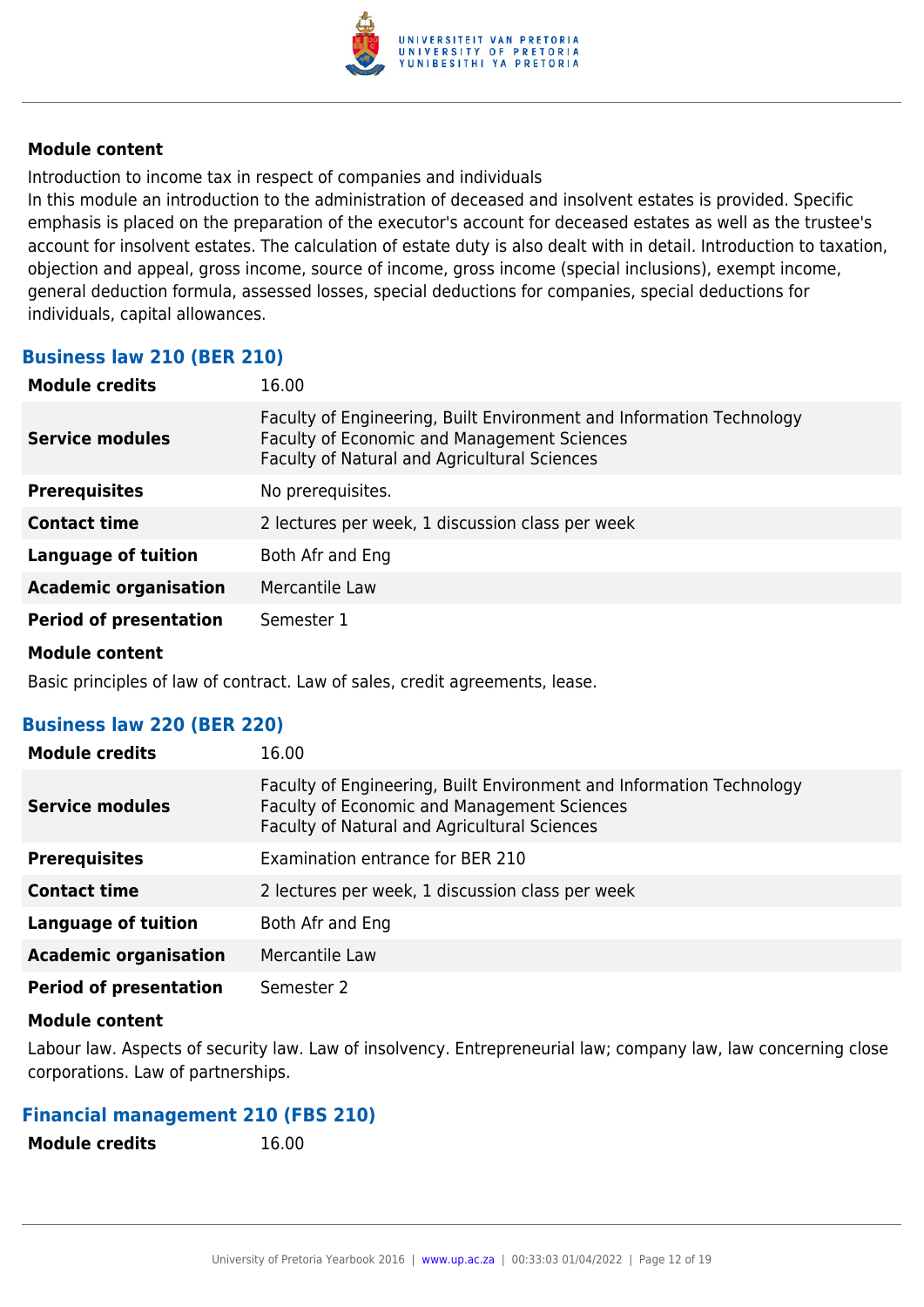

| <b>Prerequisites</b>          | FRK 111 and 121 or FRK 100 or 101; simultaneously registered for FRK 211; STK<br>110; STK 120 or FBS 121. Only available to BCom Financial Management<br>Sciences, Financial Sciences, Investment Management, Law and Internal Auditing<br>students |
|-------------------------------|-----------------------------------------------------------------------------------------------------------------------------------------------------------------------------------------------------------------------------------------------------|
| <b>Contact time</b>           | 3 lectures per week                                                                                                                                                                                                                                 |
| <b>Language of tuition</b>    | Both Afr and Eng                                                                                                                                                                                                                                    |
| <b>Academic organisation</b>  | <b>Financial Management</b>                                                                                                                                                                                                                         |
| <b>Period of presentation</b> | Semester 1                                                                                                                                                                                                                                          |
|                               |                                                                                                                                                                                                                                                     |

\*Only for BCom (Financial Sciences, Financial Management Sciences, Investment Management, Internal Auditing and Law) students.

Framework and purpose of financial management; understanding financial statements; analysis of financial statements for decision making; time value of money; risk and return relationships; business valuation; shortterm planning; current asset management.

#### **Financial management 220 (FBS 220)**

| <b>Module credits</b>         | 16.00                        |
|-------------------------------|------------------------------|
| <b>Prerequisites</b>          | FRK 211 GS; STK 110; STK 120 |
| <b>Contact time</b>           | 3 lectures per week          |
| <b>Language of tuition</b>    | Both Afr and Eng             |
| <b>Academic organisation</b>  | <b>Financial Management</b>  |
| <b>Period of presentation</b> | Semester 2                   |

#### **Module content**

\*Only for BCom (Financial Sciences, Financial Management Sciences, Investment Management, Internal Auditing and Law) students.

The purpose and functioning of management accounting, cost classification; the determination of product costs including raw material costs, labour costs, overheads and its allocation according to traditional and activitybased costing methods, inventory management, the accumulation of costs according to job and process costing systems, the treatment of joint and by-products and the determination of costs according to a direct and absorption costing approach; decisionmaking with reference to cost-volume-profit ratios.

| <b>Module credits</b>        | 16.00                                                                                               |
|------------------------------|-----------------------------------------------------------------------------------------------------|
| <b>Service modules</b>       | Faculty of Engineering, Built Environment and Information Technology<br><b>Faculty of Education</b> |
| <b>Prerequisites</b>         | FRK 111 and FRK 121 or FRK 100/101                                                                  |
| <b>Contact time</b>          | 4 lectures per week                                                                                 |
| <b>Language of tuition</b>   | Both Afr and Eng                                                                                    |
| <b>Academic organisation</b> | Accounting                                                                                          |

#### **Financial accounting 211 (FRK 211)**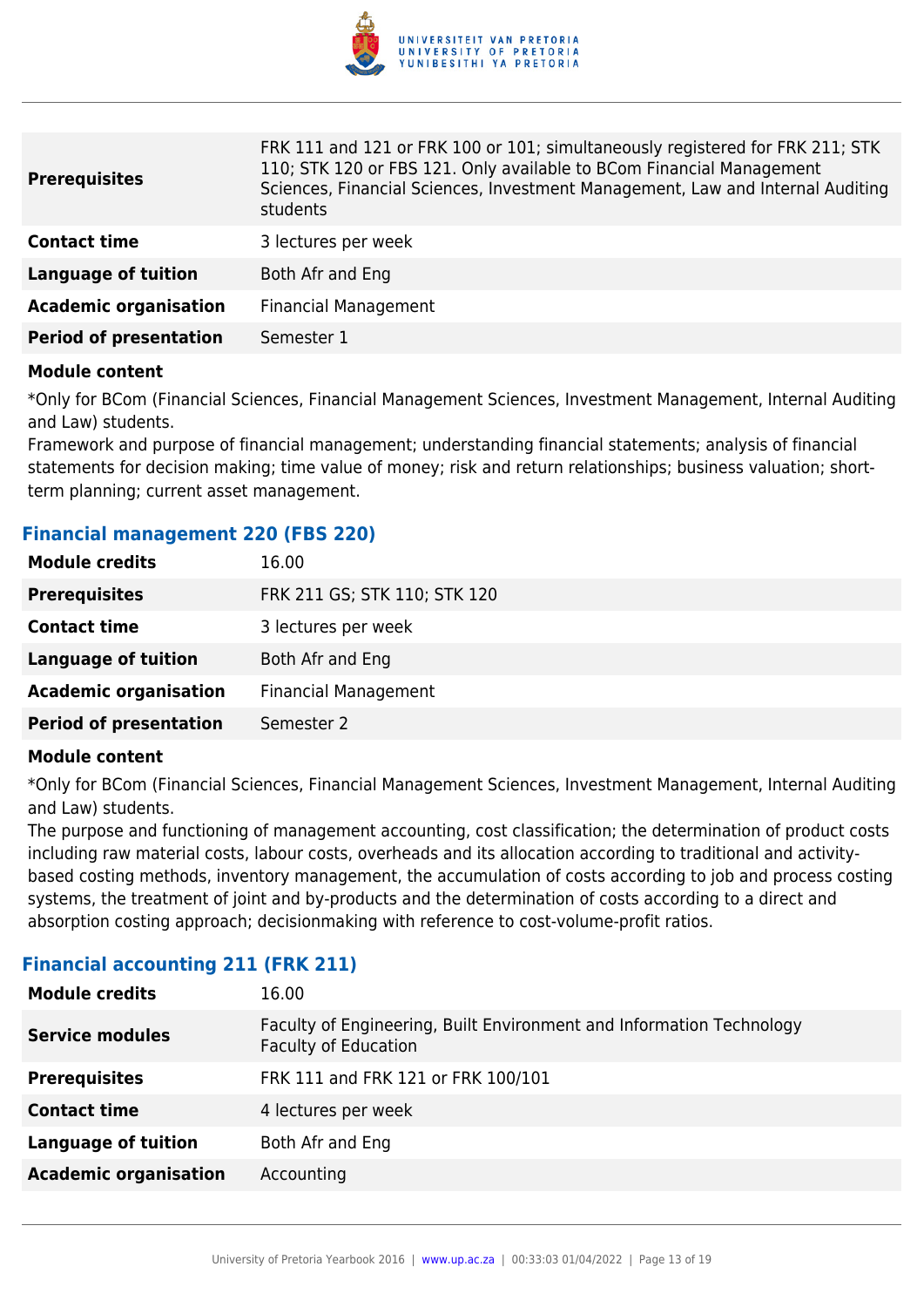

#### **Period of presentation** Semester 1

#### **Module content**

Preparation and presentation of company annual financial statements in compliance with the requirements of the Companies Act, the Framework and Statements of Generally Accepted Accounting Practice relating to the following: presentation of financial statements; revenue; investments; provisions, contingent liabilities and contingent assets; events after the balance sheet date; inventories; income taxes; leases; property, plant and equipment; impairment of assets; intangible assets; investment property, changes in accounting estimates and errors; introduction to financial instruments.

#### **Financial accounting 221 (FRK 221)**

| <b>Module credits</b>         | 16.00                                                                                               |
|-------------------------------|-----------------------------------------------------------------------------------------------------|
| <b>Service modules</b>        | Faculty of Engineering, Built Environment and Information Technology<br><b>Faculty of Education</b> |
| <b>Prerequisites</b>          | <b>FRK 211 GS</b>                                                                                   |
| <b>Contact time</b>           | 4 lectures per week                                                                                 |
| <b>Language of tuition</b>    | Both Afr and Eng                                                                                    |
| <b>Academic organisation</b>  | Accounting                                                                                          |
| <b>Period of presentation</b> | Semester 2                                                                                          |

#### **Module content**

Preparation and presentation of company annual financial statements in compliance with the requirements of Statements of Generally Accepted Accounting Practice relating to the following: employee benefits; the effects of changes in foreign exchange rates; accounting policies; earnings per share; cash flow statements; interests in joint ventures. Branch accounting. Introduction to consolidations, including basic consolidation techniques for both wholly-owned and partly-owned subsidiaries. Introduction to public sector accounting.

#### **Informatics 264 (INF 264)**

| <b>Module credits</b>         | 8.00                                               |
|-------------------------------|----------------------------------------------------|
| <b>Prerequisites</b>          | INF 112, AIM 101 or AIM 102 or AIM 111 and AIM 121 |
| <b>Contact time</b>           | 1 lecture per week, 2 practicals per week          |
| <b>Language of tuition</b>    | Both Afr and Eng                                   |
| <b>Academic organisation</b>  | <b>Informatics</b>                                 |
| <b>Period of presentation</b> | Semester 2                                         |
|                               |                                                    |

#### **Module content**

Application of spreadsheets and query languages in an accounting environment.

#### **Internal auditing 211 (IOK 211)**

| <b>Module credits</b>  | 16.00                                                                |
|------------------------|----------------------------------------------------------------------|
| <b>Service modules</b> | Faculty of Engineering, Built Environment and Information Technology |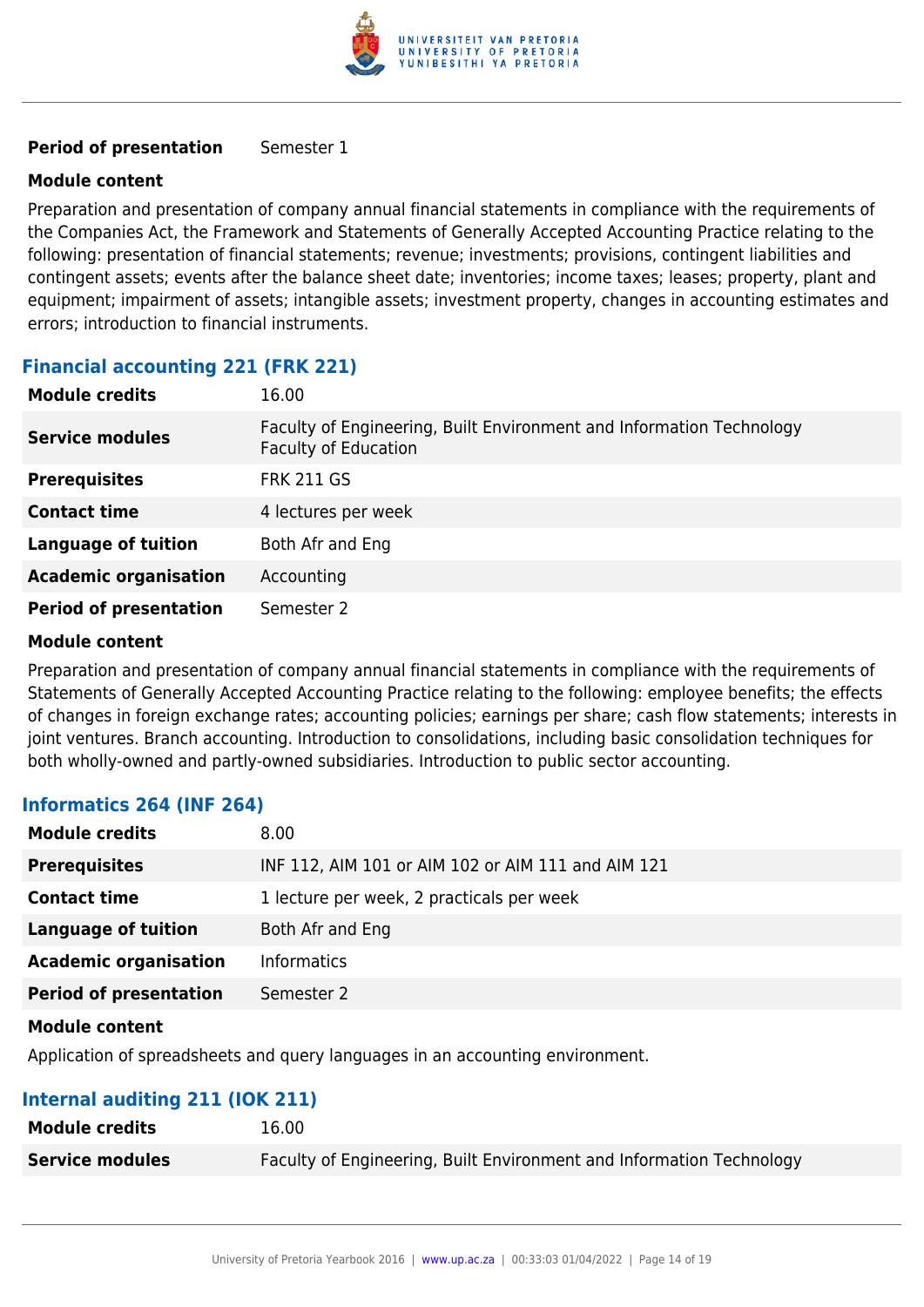

| <b>Prerequisites</b>          | <b>FRK 111 and FRK 121</b> |
|-------------------------------|----------------------------|
| <b>Contact time</b>           | 3 lectures per week        |
| Language of tuition           | Both Afr and Eng           |
| <b>Academic organisation</b>  | Auditing                   |
| <b>Period of presentation</b> | Semester 1                 |

Introduction to the audit environment. Nature, objectives, history and development of internal auditing. The internal auditing profession and the role of the Institute of Internal Auditors (IIA). Ethical code and standards of internal auditors (IPPF). An organisation's internal control environment and internal control systems. Introduction to Information Technology (IT). General controls and application controls frameworks. The internal audit process and tools and techniques used during the audit Introduction to sampling.

#### **Internal auditing 221 (IOK 221)**

| <b>Module credits</b>         | 16.00                                                                |
|-------------------------------|----------------------------------------------------------------------|
| <b>Service modules</b>        | Faculty of Engineering, Built Environment and Information Technology |
| <b>Prerequisites</b>          | <b>IOK 211 GS</b>                                                    |
| <b>Contact time</b>           | 1 practical per week, 3 lectures per week                            |
| <b>Language of tuition</b>    | Both Afr and Eng                                                     |
| <b>Academic organisation</b>  | Auditing                                                             |
| <b>Period of presentation</b> | Semester 2                                                           |

#### **Module content**

Introduction to corporate governance. Relationship between internal auditing and other related disciplines and individuals. Background to external auditing. Internal and external audit approaches.The identification of weaknesses, risks and controls for the revenue and procurement systems in the system. The audit of internal control systems and the audit of financial statements.

#### **Financial management 212 (FBS 212)**

| <b>Module credits</b>         | 16.00                                                                |
|-------------------------------|----------------------------------------------------------------------|
| <b>Service modules</b>        | Faculty of Engineering, Built Environment and Information Technology |
| <b>Prerequisites</b>          | FRK 111 and 121/122 or FRK 100 or FRK 101                            |
| <b>Contact time</b>           | 3 lectures per week                                                  |
| <b>Language of tuition</b>    | Both Afr and Eng                                                     |
| <b>Academic organisation</b>  | <b>Financial Management</b>                                          |
| <b>Period of presentation</b> | Semester 1                                                           |

#### **Module content**

Role and environment of managerial finance; Financial statement analysis; Cash flow and financial planning; Time value of money; Risk and return. Capital investment decisions; Working capital management.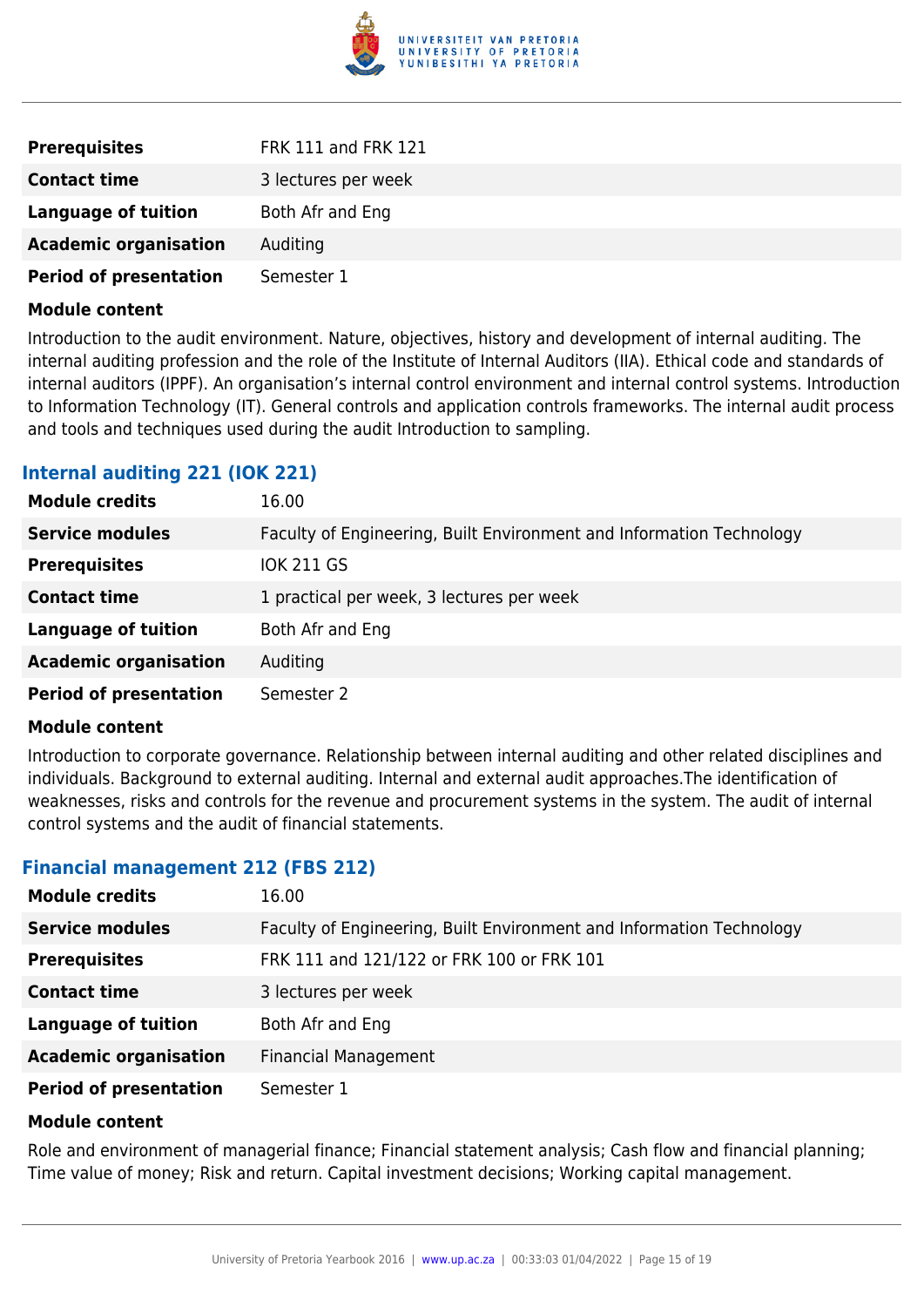

#### **Financial management 222 (FBS 222)**

| <b>Module credits</b>         | 16.00                                                                |
|-------------------------------|----------------------------------------------------------------------|
| <b>Service modules</b>        | Faculty of Engineering, Built Environment and Information Technology |
| <b>Prerequisites</b>          | FRK 111 and 122/121 or FRK 100 or FRK 101                            |
| <b>Contact time</b>           | 3 lectures per week                                                  |
| <b>Language of tuition</b>    | Both Afr and Eng                                                     |
| <b>Academic organisation</b>  | <b>Financial Management</b>                                          |
| <b>Period of presentation</b> | Semester 2                                                           |

#### **Module content**

Introduction to management accounting; Cost terms, concepts and classifications; Job-order costing; Process costing; Cost behaviour; Variable versus absorption costing; Cost-volume profit relationships; Budgeting.

#### **Informatics 281 (INF 281)**

| <b>Module credits</b>         | 3.00                                                                                                                                                |
|-------------------------------|-----------------------------------------------------------------------------------------------------------------------------------------------------|
| <b>Service modules</b>        | Faculty of Engineering, Built Environment and Information Technology<br><b>Faculty of Education</b><br>Faculty of Natural and Agricultural Sciences |
| <b>Prerequisites</b>          | FRK 111, FRK 121 or FRK 100 or FRK 101                                                                                                              |
| <b>Contact time</b>           | 2 practicals per week                                                                                                                               |
| <b>Language of tuition</b>    | English                                                                                                                                             |
| <b>Academic organisation</b>  | <b>Informatics</b>                                                                                                                                  |
| <b>Period of presentation</b> | Semester 1 or Semester 2                                                                                                                            |
| <b>Module content</b>         |                                                                                                                                                     |

Computer processing of accounting information.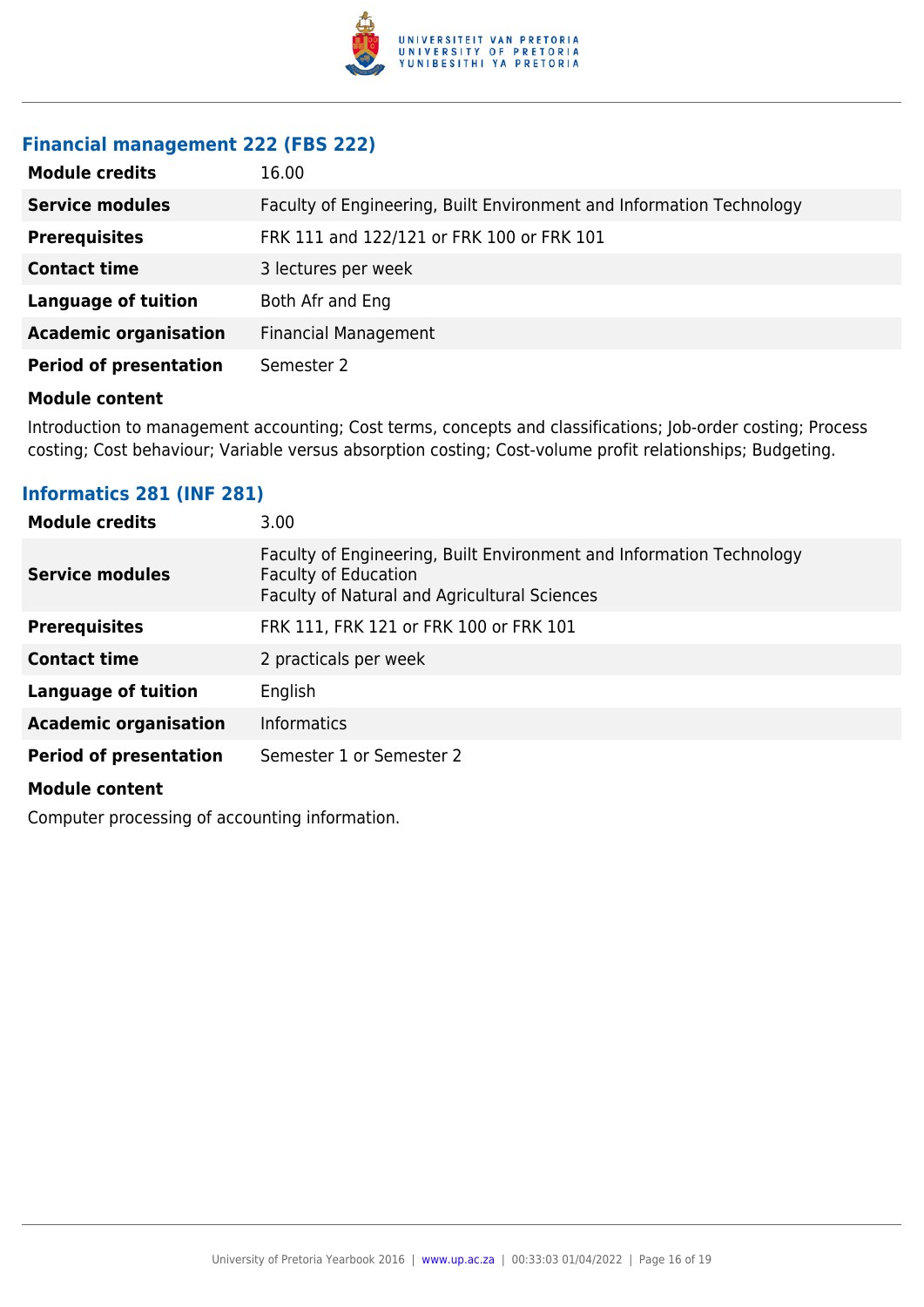

### Curriculum: Final year

**Minimum credits: 120**

### **Core modules**

#### **Taxation 300 (BEL 300)**

| <b>Module credits</b>         | 40.00                                                                |
|-------------------------------|----------------------------------------------------------------------|
| <b>Service modules</b>        | Faculty of Engineering, Built Environment and Information Technology |
| <b>Prerequisites</b>          | BEL 200 and FRK 221 GS or FRK 201 GS                                 |
| <b>Contact time</b>           | 4 lectures per week, 1 discussion class per week                     |
| <b>Language of tuition</b>    | Both Afr and Eng                                                     |
| <b>Academic organisation</b>  | <b>Taxation</b>                                                      |
| <b>Period of presentation</b> | Year                                                                 |

#### **Module content**

The purpose of the module is to enable the learner to calculate the value-added tax liability and to journalise transactions; calculate the normal tax liability (including the determination of taxable capital gains and assessed capital losses) of individuals, companies, estates and trusts, discuss tax principles; and calculate provisional and employees' tax and to object against an assessment.

#### **Financial management 310 (FBS 310)**

| <b>Module credits</b>         | 20.00                                                                                                                                  |
|-------------------------------|----------------------------------------------------------------------------------------------------------------------------------------|
| <b>Prerequisites</b>          | Admission to the examination in FBS 220; FRK 211 and FRK 221. Only available to<br>07130202, 07130203, 07130204, 07130071 and 07130151 |
| <b>Contact time</b>           | 3 lectures per week                                                                                                                    |
| <b>Language of tuition</b>    | Both Afr and Eng                                                                                                                       |
| <b>Academic organisation</b>  | <b>Financial Management</b>                                                                                                            |
| <b>Period of presentation</b> | Semester 1                                                                                                                             |
|                               |                                                                                                                                        |

#### **Module content**

\*Only for BCom (Financial Sciences, Financial Management Sciences, Investment Management, Internal Auditing and Law) students.

Relevant costs; standard costing with reference to application and evaluation; preparation and evaluation of plans, budgets and forecasts; techniques for allocating and managing resources; costing and accounting systems evaluation; techniques used in management decision making; new developments in business and management accounting; case study perspective. Cost management; strategic management accounting; cost estimation and cost behaviour; quantitative models for stock control; application of linear programming in management accounting; various management accounting techniques.

#### **Financial management 320 (FBS 320)**

**Module credits** 20.00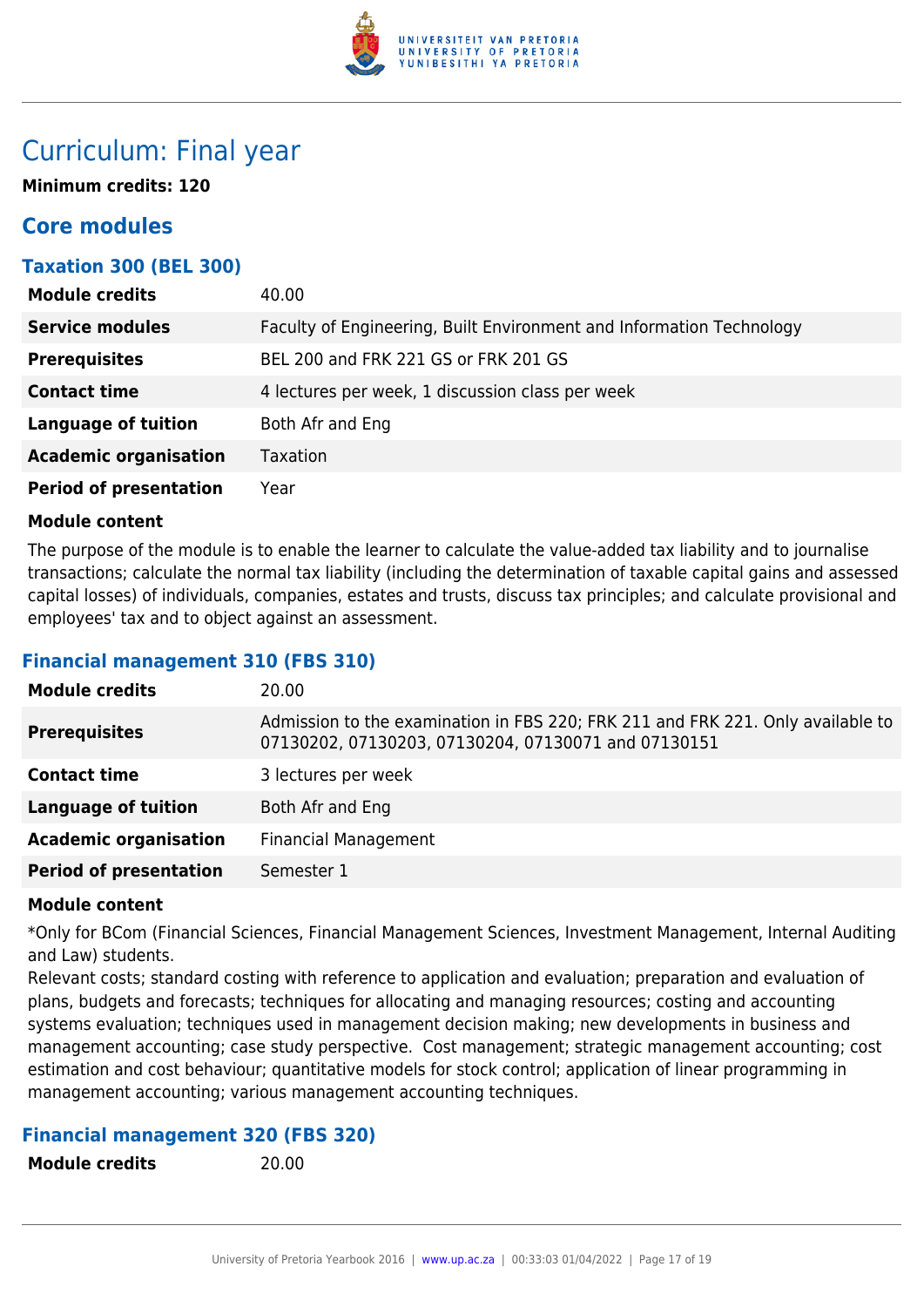

| <b>Prerequisites</b>          | FBS 210. Only available to 07130202, 07130203, 07130204, 07130071 and<br>07130151 |
|-------------------------------|-----------------------------------------------------------------------------------|
| <b>Contact time</b>           | 3 lectures per week                                                               |
| Language of tuition           | Both Afr and Eng                                                                  |
| <b>Academic organisation</b>  | <b>Financial Management</b>                                                       |
| <b>Period of presentation</b> | Semester 2                                                                        |

\*Only for BCom (Financial Sciences, Financial Management Sciences, Investment Management, Internal Auditing and Law) students.

Cost of capital; determination of capital requirements and the financing of a business to maintain the optimal capital structure; the investment decision and the study of financial selection criteria in the evaluation of capital investment projects; impact of inflation and risk on capital investment decisions; evaluation of leasing decisions; dividend decisions; international financial management. Valuation principles and practices: an introduction to security analysis; hybrids and derivative instruments, mergers and acquisitions.

| <b>Module credits</b>         | 20.00                                                                |
|-------------------------------|----------------------------------------------------------------------|
| <b>Service modules</b>        | Faculty of Engineering, Built Environment and Information Technology |
| <b>Prerequisites</b>          | FRK 211, 221 and INF 281                                             |
| <b>Contact time</b>           | 4 lectures per week                                                  |
| <b>Language of tuition</b>    | Both Afr and Eng                                                     |
| <b>Academic organisation</b>  | Accounting                                                           |
| <b>Period of presentation</b> | Semester 1                                                           |
|                               |                                                                      |

#### **Financial accounting 311 (FRK 311)**

#### **Module content**

Preparation and presentation of company annual financial statements in compliance with the requirements of Statements of Generally Accepted Accounting Practice relating to the following: income taxes; property, plant and equipment; impairment; non-current assets held for sale; intangible assets; investment property; borrowing costs; leases; accounting policies; changes in accounting estimates and errors; segment reporting; certain aspects of financial instruments.

#### **Financial accounting 321 (FRK 321)**

| <b>Module credits</b>         | 20.00                                                                |
|-------------------------------|----------------------------------------------------------------------|
| <b>Service modules</b>        | Faculty of Engineering, Built Environment and Information Technology |
| <b>Prerequisites</b>          | FRK 311 GS and INF 281                                               |
| <b>Contact time</b>           | 4 lectures per week                                                  |
| <b>Language of tuition</b>    | Both Afr and Eng                                                     |
| <b>Academic organisation</b>  | Accounting                                                           |
| <b>Period of presentation</b> | Semester 2                                                           |